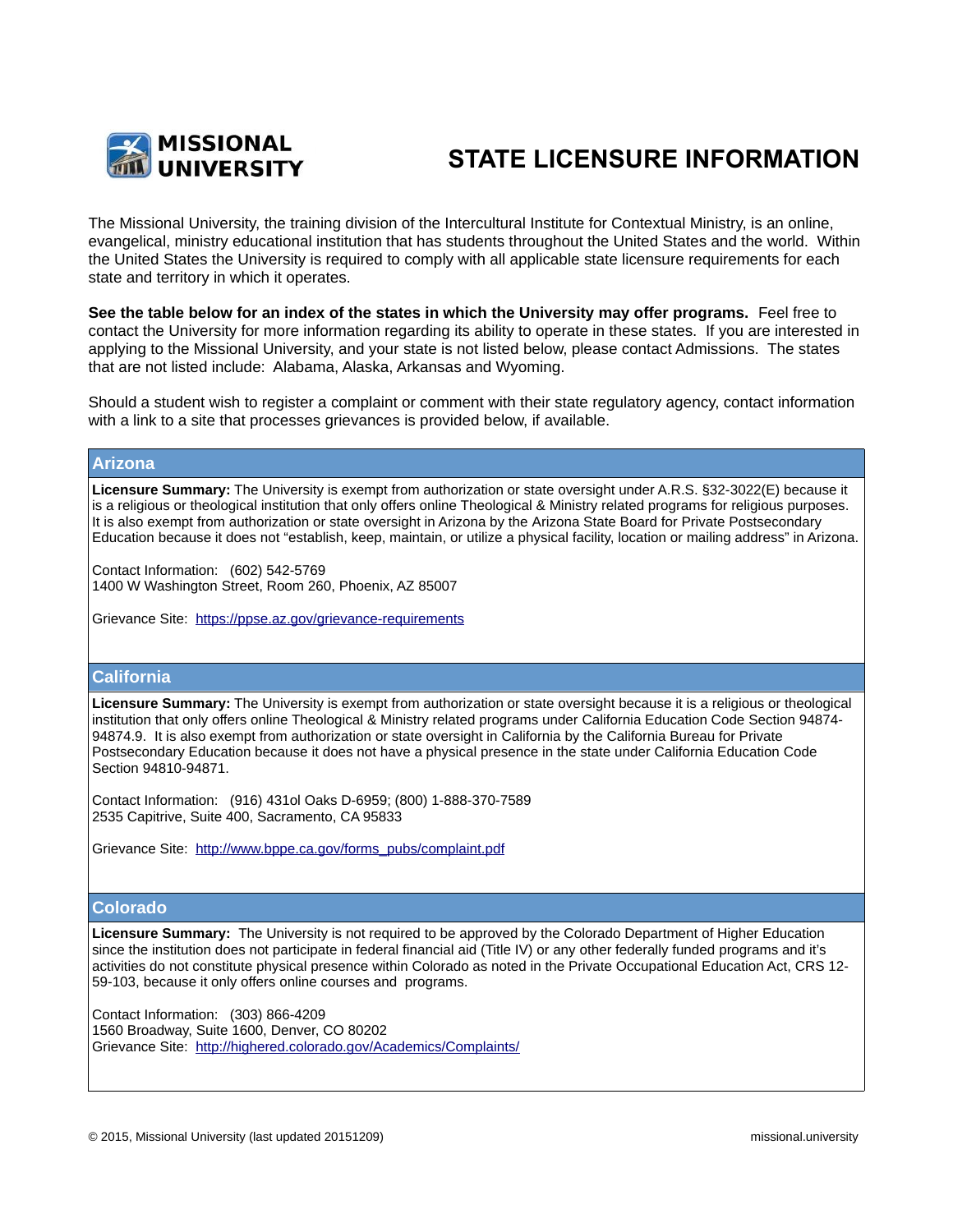#### **Connecticut**

**Licensure Summary:** The University is allowed to offer online Theological & Ministry related programs in Connecticut without authorization or state oversight by the Connecticut Department of Higher Education because it does not have a physical presence in the state as defined by Section 10a-34-24 of the Connecticut Regulations for Licensure and Accreditation of Institutions and Programs of Higher Education.

Contact Information: (860) 947-1800 61 Woodland St, Hartford, CT 06105-2326

#### **Delaware**

**Licensure Summary:** The University is allowed to offer online Theological & Ministry related programs in Delaware without authorization or state oversight by the Delaware Department of Education because it is not incorporated in Delaware and because it does not have a physical presence in the state as described in Section 6.4 of Title 14 of the Delaware Administrative Code.

Contact Information: (302) 857-3388 John W. Collette Resource Center 35 Commerce Way, Dover, DE 19904

#### **Florida**

**Licensure Summary:** The University is exempt from authorization or state oversight in Florida because it is a religious or theological institution that only offers online Theological & Ministry related programs under Florida Statute 1005.06(1)f. Also, the University is not required to be licensed with the Florida Commission for Independent Education since the institution is not physically located in Florida and instructors do not have face-to-face contact with students nor does any of the activities of the University constitute physical presence.

Contact Information: (850) 245-3200 325 W. Gaines St., Suite 1414, Tallahassee, FL 32399-0400

# **Georgia**

**Licensure Summary:** The University is exempt from authorization or state oversight in Georgia because it is a religious or theological institution that only offers online Theological & Ministry related programs and accepts no federal or state funds and accepts no student who has a federal or state educational loan to attend, under OCGA regulations, 20-30250.3(a)6. Also, the University engages in none of the conditions which would cause it to be required by the State of Georgia's Nonpublic Postsecondary Education Commission (NPEC) to be authorized.

Contact Information: (770) 414-3300 2082 East Exchange Place, Suite 220, Tucker, Georgia 30084-5305

#### **Hawaii**

**Licensure Summary:** The University is exempt from authorization or state oversight because it is a religious or theological institution that only offers Theological & Ministry related programs as defined by the Hawaii Revised Statutes Chapter 305. It is also exempt from authorization or state oversight in Hawaii because it does not have a physical presence in the state and offers courses exclusively through online and distance education.

Contact Information: (808) 586-7327 HPEAP, P. O. Box 541, Honolulu, HI 96809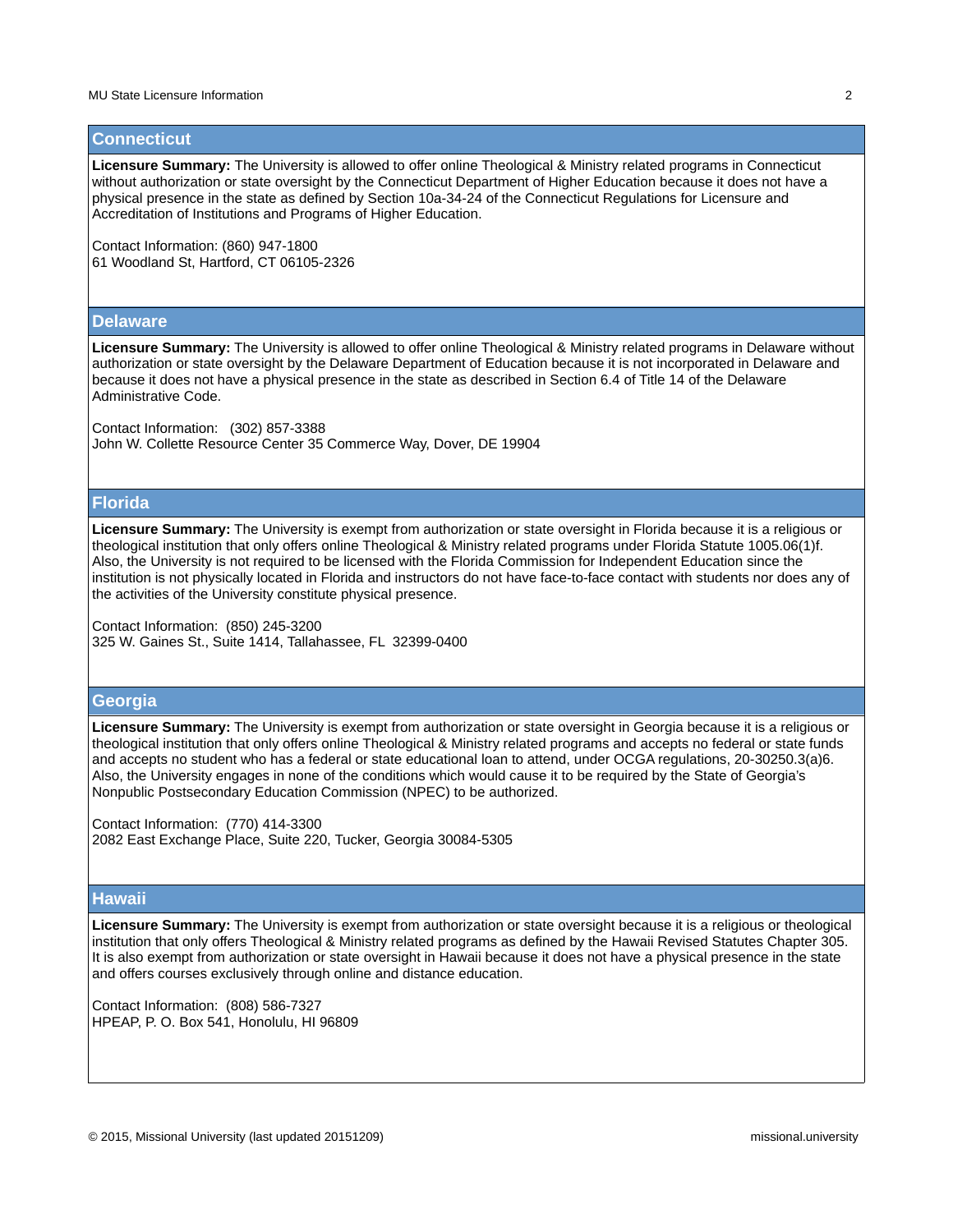#### **Idaho**

**Licensure Summary:** The University is allowed to offer Theological & Ministry related programs in Idaho without authorization or state oversight because it does not have a physical presence in the state according to the Idaho Statutes, Title 33, Section 32-2402. Also, the University is not required to register in Idaho, since it is an online-only school outside of Idaho.

Contact Information: (208) 334-2270 650 West State Street, PO Box 83720, Boise, ID 83720-0037 Grievance Site: https://www.boardofed.idaho.gov/priv\_col\_univ/student\_complaint.asp

#### **Illinois**

**Licensure Summary:** The University is allowed to offer online Theological & Ministry related instruction and programs in Illinois because it does not have a physical presence in the state according to Illinois Adminstrative Code, 1030.10.

Contact Information: (217) 557-7359 431 East Adams Street, Second Floor, Springfield, IL 62701 Grievance Site: <http://www.ibhe.state.il.us/consumerInfo/complaint.htm>

# **Indiana**

**Licensure Summary:** The University is exempt from authorization or state oversight in Indiana because it is a religious or theological institution that only offers Theological & Ministry related programs according to Indiana Code 21-18.5-2-12(b)7 and because it is an out-of-state nonprofit degree granting institution with no physical presence in Indiana, Code 21-18.5-2- 12(b)6 that only offers online courses and programs.

Contact Information: (317) 464-4400

101 W. Ohio Street, Suite 550, Indianapolis, Indiana 46204-1984

#### **Iowa**

**Licensure Summary:** The University is exempt from authorization or state oversight in Iowa because it does not have a physical presence in the state and none of it's activities constitute a physical presence, according to Iowa Code Chapter 261B.

Contact Information: (515) 725-3413 430 East Grand Avenue, FL 3, Des Moines, IA 50309-1920

## **Kansas**

**Licensure Summary:** The University is not required to seek approval with the Board of Regents because it does not have a physical presence in the state nor are its activities in violation of Kansas Board of Regent policies.

Contact Information: (785) 296-4917 1000 SW Jackson, Suite 520, Topeka, KS 66612-1368

#### **Kentucky**

**Licensure Summary:** The University is allowed to offer online Theological & Ministry related programs in Kentucky without authorization or state oversight because it is a religious "eleemosynary" school according Kentucky Revised Statutes, 165A.310 (17)(b) and because it does not have a physical presence in the state.

Contact Information: (502) 573-1555 ext. 350 Capital Center Drive, Suite 320, Frankfort, KY 40601 Grievance Site: Attn: Sarah Levy, Director of Postsecondary Licensing 1024 <http://cpe.ky.gov/forstudents/consumercomplaints>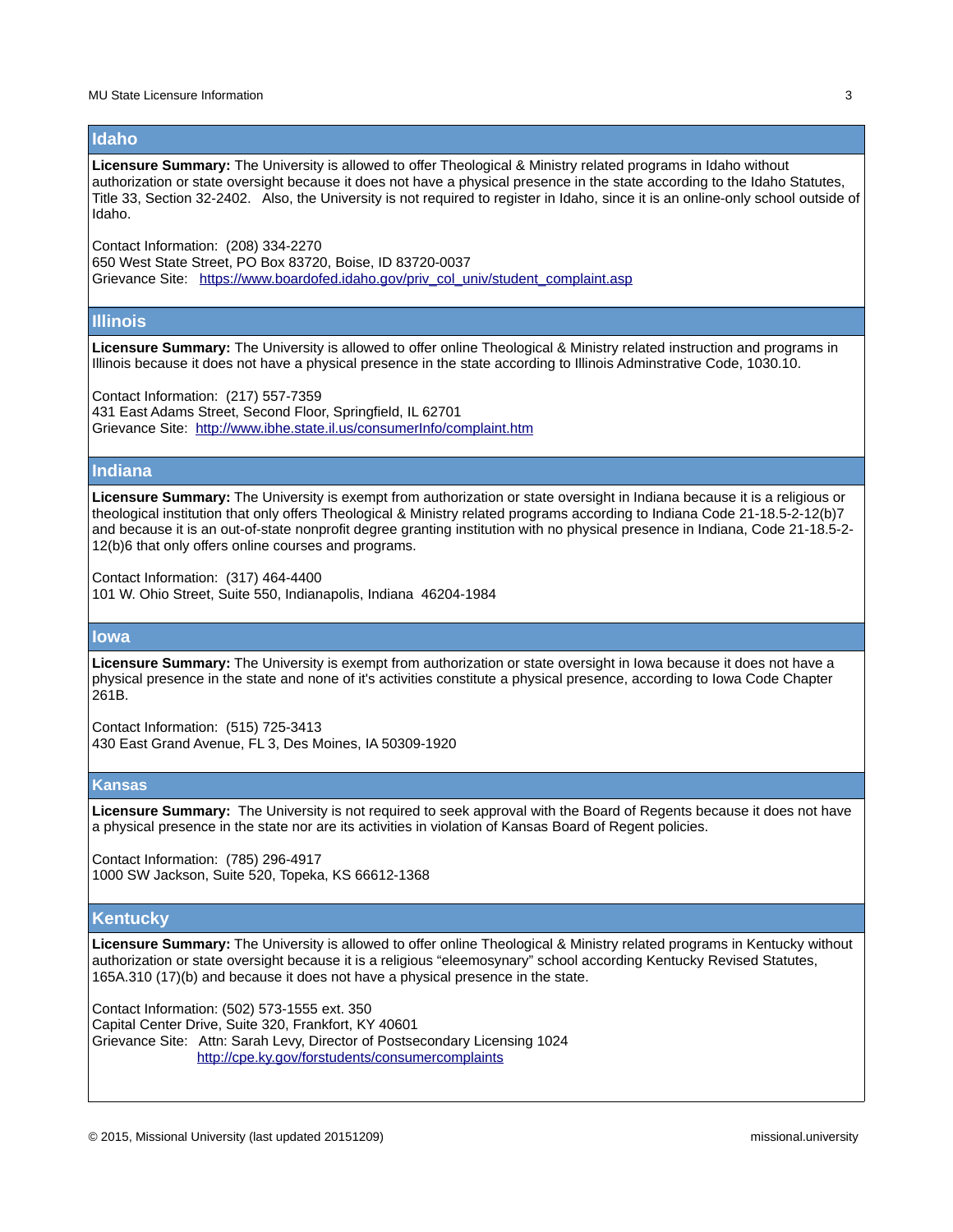#### **Louisiana**

Licensure Summary: The University is exempt from authorization or state oversight because it is a religious or theological institution that only offers online Theological & Ministry related programs according to Louisiana RS-17:1808(J)(2). It is also exempt from authorization or state oversight by the Board of Regents in Louisiana because it does not have a physical presence in the state and none of its activities constitute operating in Louisiana under RS-17:1808.

Contact Information: (225) 342-4253 1201 N. Third St., Suite 6-200, Baton Rouge, LA 70802

Grievance Site: PO Box 3677, Baton Rouge, LA 70821-3677 <http://regents.louisiana.gov/>

#### **Maine**

**Licensure Summary:** The University is allowed to offer online Theological & Ministry related programs in Maine without authorization or state oversight because it does not have a physical presence in the state, according to the Maine Rule Chapters for the Department of Education, 05-071 CMR 149-2E(1).

Contact Information: (207) 624-6846 23 State House Station, Augusta, ME 04333-0023

# **Maryland**

**Licensure Summary:** The University is allowed to offer online Theological & Ministry related programs in Maryland without approval or state oversight by the Maryland Board of Higher Education because it does not have a physical presence in the state and none of its activities constitute physical presence, according to COMAR 13B.02.01.03B(12)(c).

Contact Information: (410) 767-3301 6 North Liberty Street, Baltimore, MD 21201

# **Massachusetts**

**Licensure Summary:** The University is allowed to offer online Theological & Ministry related programs in Massachusetts without authorization or state oversight by the Massachusetts Board of Higher Education because it does not have a physical presence in the state.

Contact Information: (617) 944-6963 One Ashburton Place, Room 1401, Boston, MA 02108

Grievance site: Attn: Angela Williams <http://www.mass.edu/forstudents/complaints/complaintform.asp>

#### **Michigan**

**Licensure Summary:** The University is allowed to offer online Theological & Ministry related programs in Michigan without authorization or state oversight because it does not have a physical presence in the state.

Contact Information: Office of Postsecondary Services Proprietary School Unit 2501 Woodlake Circle, Okemos MI 48864

Grievance Site: [http://www.michigan.gov/documents/lara/LCE-992\\_474650\\_7.pdf](http://www.michigan.gov/documents/lara/LCE-992_474650_7.pdf)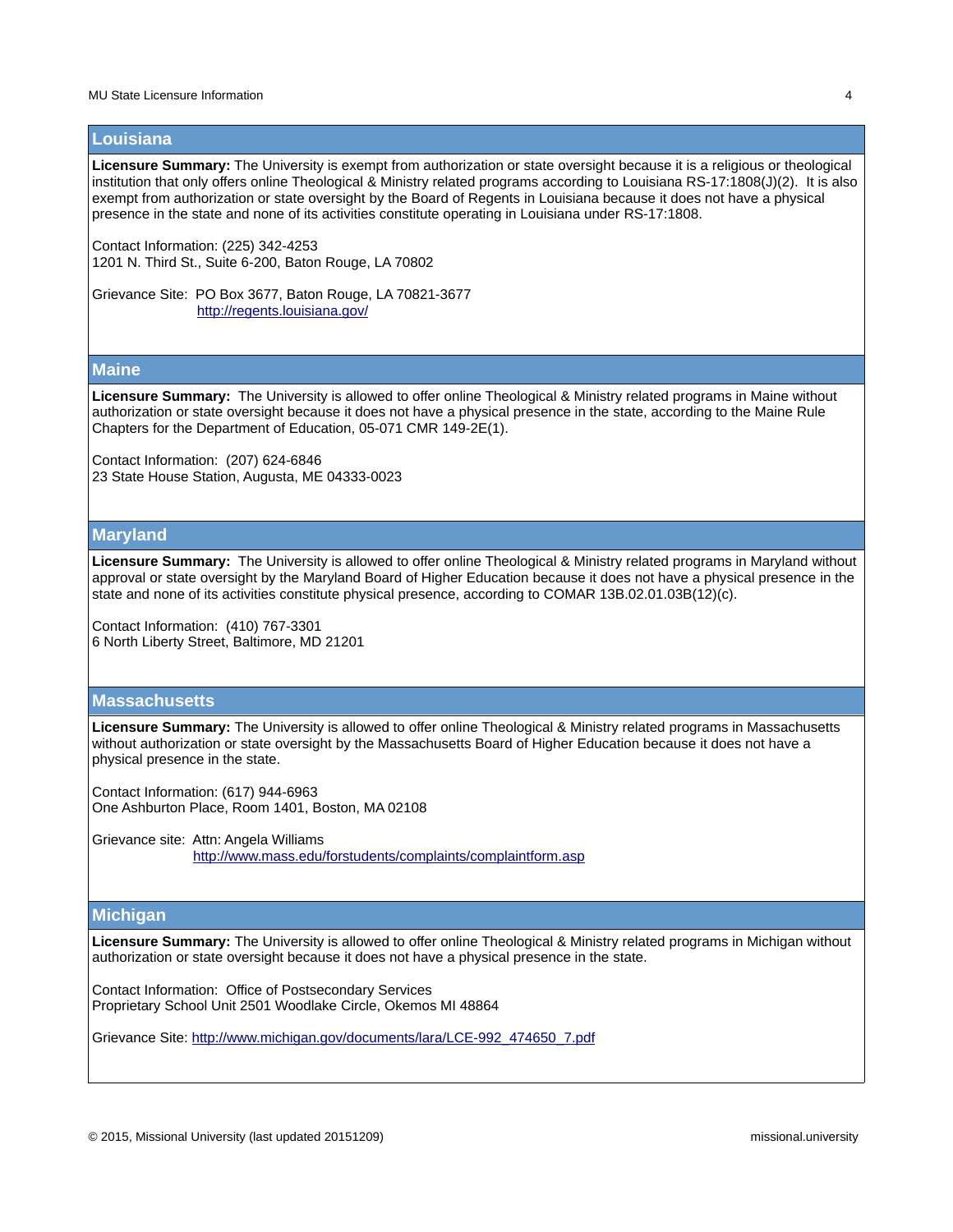#### **Minnesota**

Licensure Summary: The University is exempt from authorization or state oversight because it is a religious or theological institution that only offers online Theological & Ministry related programs, under Section 136A.657 of the Minnesota Private and Out-of-State Public Post Secondary Education Act.

Contact Information: (651) 259-3975 1450 Energy Park Drive, Suite 350, St. Paul, MN 55108-5227

Grievance Site: <http://www.ohe.state.mn.us/mPg.cfm?pageID=1078>

#### **Mississippi**

**Licensure Summary:** The University is allowed to offer online Theological & Ministry related programs in Mississippi without authorization or state oversight by the Mississippi Commission on Proprietary Schools and College Registration or the Mississippi Commission on College Accreditation because it does not have a physical presence in the state nor do any of it's activities establish physical presence according to published CPSCR interpretation of 34 CFR 600.9.

Contact Information: (601) 432-6372 3825 Ridgewood Road, Jackson, MS 39211

Grievance Site: [http://www.mississippi.edu/mcca/downloads/studentcomplaitform.pdf](http://www.mississippi.edu/mcca/downloads/studentcomplaintform.pdf) 

# **Missouri**

**Licensure Summary:** The University is exempt from authorization or state oversight because it is a religious or theological institution that only offers online Theological & Ministry related programs, according to Missouri Revised Statutes, Chapter 173, Section 173.616.2(1).

Contact Information: (800) 473-6757 205 Jefferson Street, P.O. Box 1469, Jefferson City, MO 65102-1469 Grievance Site: <http://www.dhe.mo.gov/documents/>

#### **Montana**

**Licensure Summary:** The University is exempt from authorization or state oversight by the Higher Learning Commission because it is a religious or theological institution that only offers online Theological & Ministry related programs according to the Montana Code Annotation, §20-25-108.

Contact Information: (406) 444-6570 2500 Broadway, Box 203201, Helena, MT 59560-3201

# **Nebraska**

**Licensure Summary:** The University is exempt from authorization or state oversight by the Nebraska Department of Education because it is a charitable institution that provides religious and ministry education that is promoted as leading to volunteer ministry objectives and not promoted as leading toward any occupational objectives as defined by the Nebraska Religious Statute 85-1604(5).

Contact Information: (402) 471-0030 P.O. Box 95005, Lincoln, NE 68509-5005

Grievance Site: <http://www.ccpe.state.ne.us/PublicDoc/Ccpe/contact.asp>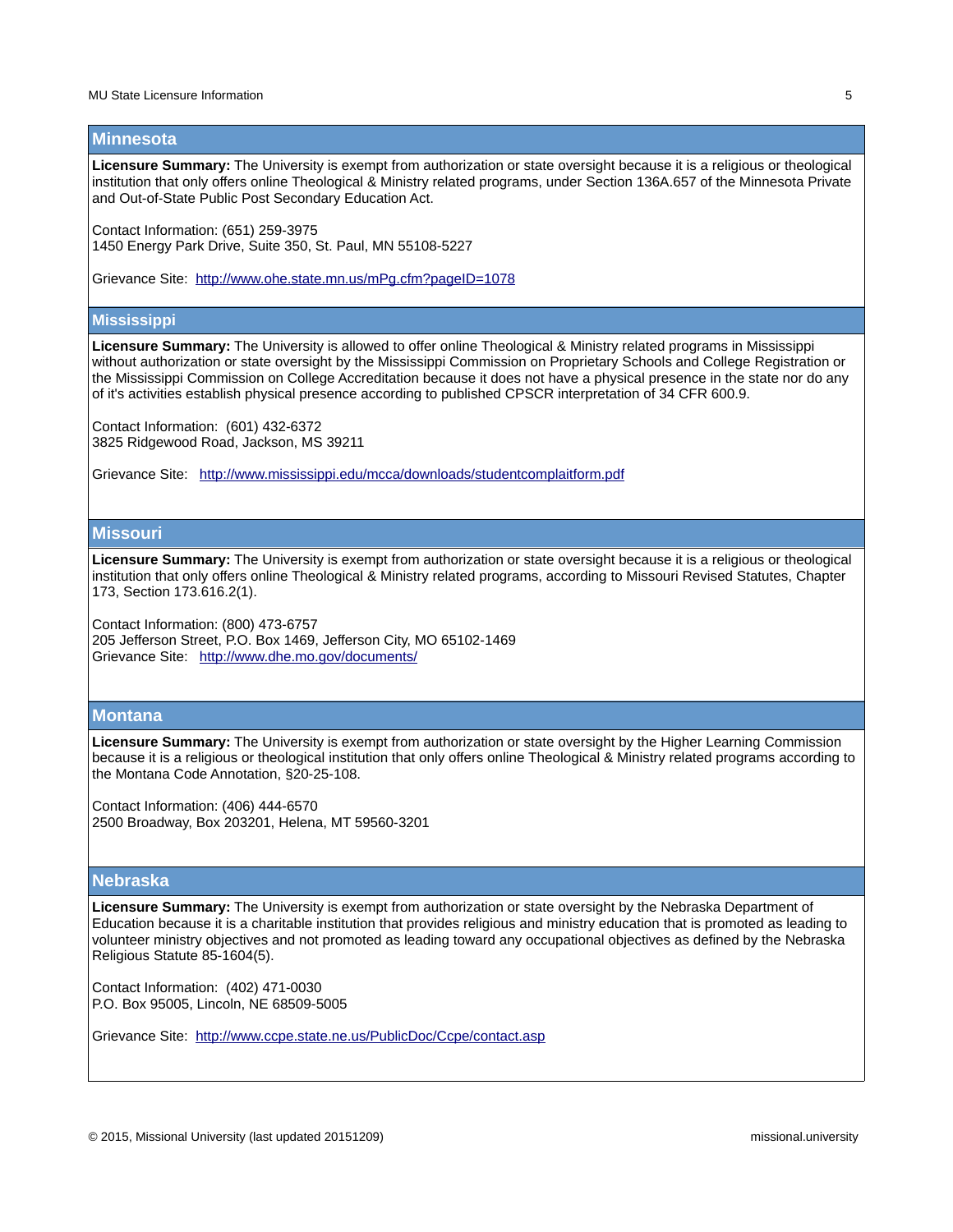#### **Nevada**

**Licensure Summary:** Since the University only provides online instruction, therefore it is not required to be licensed in Nevada by the Commission on Postsecondary Education due to a lack of physical presence.

Contact Information: (702) 486-7330 3663 East Sunset Road, Suite 202, Las Vegas, NV 89120

Grievance Site:<http://www.cpe.state.nv.us/CPE%20Complaint%20Info.htm>

#### **New Hampshire**

**Licensure Summary:** The University is allowed to offer online Theological & Ministry related programs in New Hampshire without authorization or state oversight because it does not have a physical presence in the state according to the New Hampshire Code of Administrative Rules, HEDC 401.01(c).

Contact Information: (603) 271-0256 101 Pleasant Street, Concord, NH 03301

Grievance Site: <http://www.education.nh.gov/highered/compliance-allegation.htm>

### **New Jersey**

**Licensure Summary:** The University is allowed to offer online Theological & Ministry related programs in New Jersey without authorization or state oversight because it does not have a physical presence in the state according to the New Jersey Administrative Code 9A:1-5.

Contact Information: (609) 292-4310 20 West State Street, 4th floor, PO Box 542, Trenton, NJ 08625-0542

# **New Mexico**

**Licensure Summary:** The University is exempt from authorization or state oversight because it is a religious or theological institution that only offers online Theological & Ministry related programs according to the New Mexico Administrative Code 5.100.2.8A(3). It is also exempt from authorization or state oversight in New Mexico because it does not have a physical presence in the state as defined in the New Mexico Administrative Code 5.100.2.6D.

Contact Information: (505) 476-8400 2048 Galisteo, Santa Fe, NM 87505 Attn: Diane Vigil-Hayes

Grievance Site:<http://www.hed.state.nm.us/students/hed-student-complaint-form.aspx>

# **New York**

**Licensure Summary:** The University is allowed to offer online-only Theological & Ministry related programs in New York without authorization or state oversight because it does not have a physical presence in the state and is in compliance with the Physical Presence Policy of the Office of College and University Evaluation of the New York Department of Education.

Contact Information: (518) 474-3852 29 Washington Avenue, Albany, New York 12234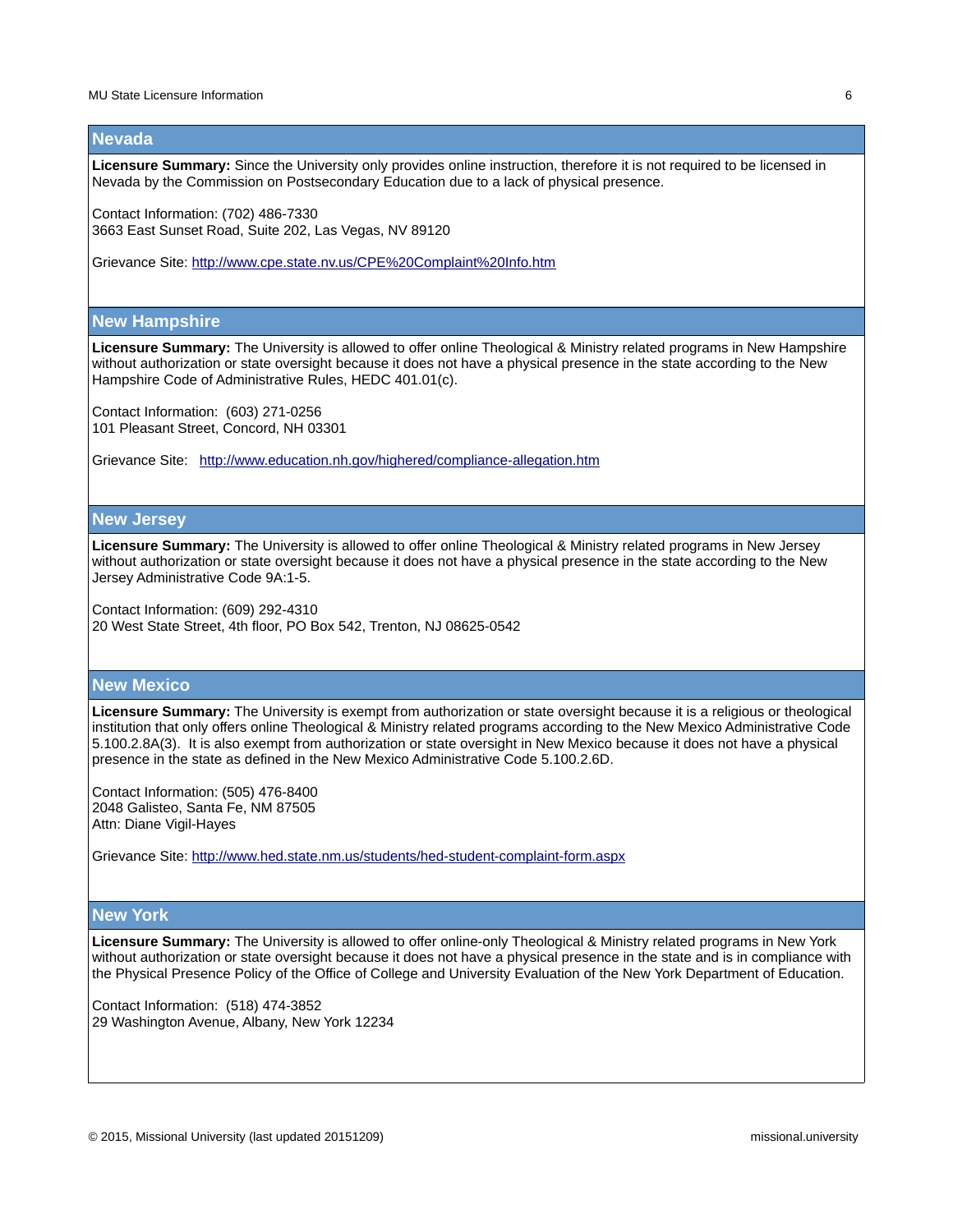#### **North Carolina**

Licensure Summary: The University is exempt from authorization or state oversight because it is a religious institution that only offers online-only Theological & Ministry related programs according to the North Carolina Rules and Standards, Section X(B).

Contact Information: (919) 962-4558 910 Raleigh Road, Chapel Hill, NC 27515-2688

Grievance Site: <http://www.northcarolina.edu/?q=licensure>

#### **North Dakota**

**Licensure Summary:** The University is allowed to offer online Theological & Ministry related programs in North Dakota without authorization or state oversight because it does not have a physical presence in the state according to the Postsecondary Education Institution Minimum Standards, Section 15-18.1-02(8).

Contact Information: ( 701) 224-2498 1815 Schafer St., Ste. 202; Bismarck, ND 58501-1217

## **Ohio**

**Licensure Summary:** The University is allowed to offer online Theological & Ministry related programs in Ohio without authorization or state oversight because it does not have a physical presence in the state according to the Ohio Board of Regents standards.

Contact Information: (614) 728-8856 30 East Broad Street, 36th floor, Columbus, OH 43215-3414

# **Oklahoma**

**Licensure Summary:** The University is allowed to offer online-only Theological & Ministry related programs in Oklahoma without authorization or state oversight because it does not have a physical presence in the state according to the Oklahoma State Regents for Higher Education, Policy and Procedures, Chapter 3 Academic Affairs, 3.1.3(B).

Contact Information: (405) 225-9100 P.O. Box 108850, Oklahoma City, OK 73101-8850 Attn: Academic Affairs

Grievance Site:<http://www.okhighered.org/resources/Student-Complaint-Form/>

#### **Oregon**

**Licensure Summary:** The University is exempt from authorization or state oversight because it is a religious or theological institution that only offers Theological & Ministry related programs according to the Oregon Office of Degree Authorization based on ORS 348.594.

Contact Information: (503) 373-0003 1500 Valley River Dr., Suite 100, Eugene, OR 97401

# **Pennsylvania**

**Licensure Summary:** The University is exempt from authorization or state oversight because it is a religious institution that only offers online Theological & Ministry related programs according to the Pennsylvania Code §73.42 (9) and because it does not have a physical presence in the state according to the Pennsylvania Department of Education.

Contact Information: (717) 783-8228 333 Market Street, Harrisburg, PA 17126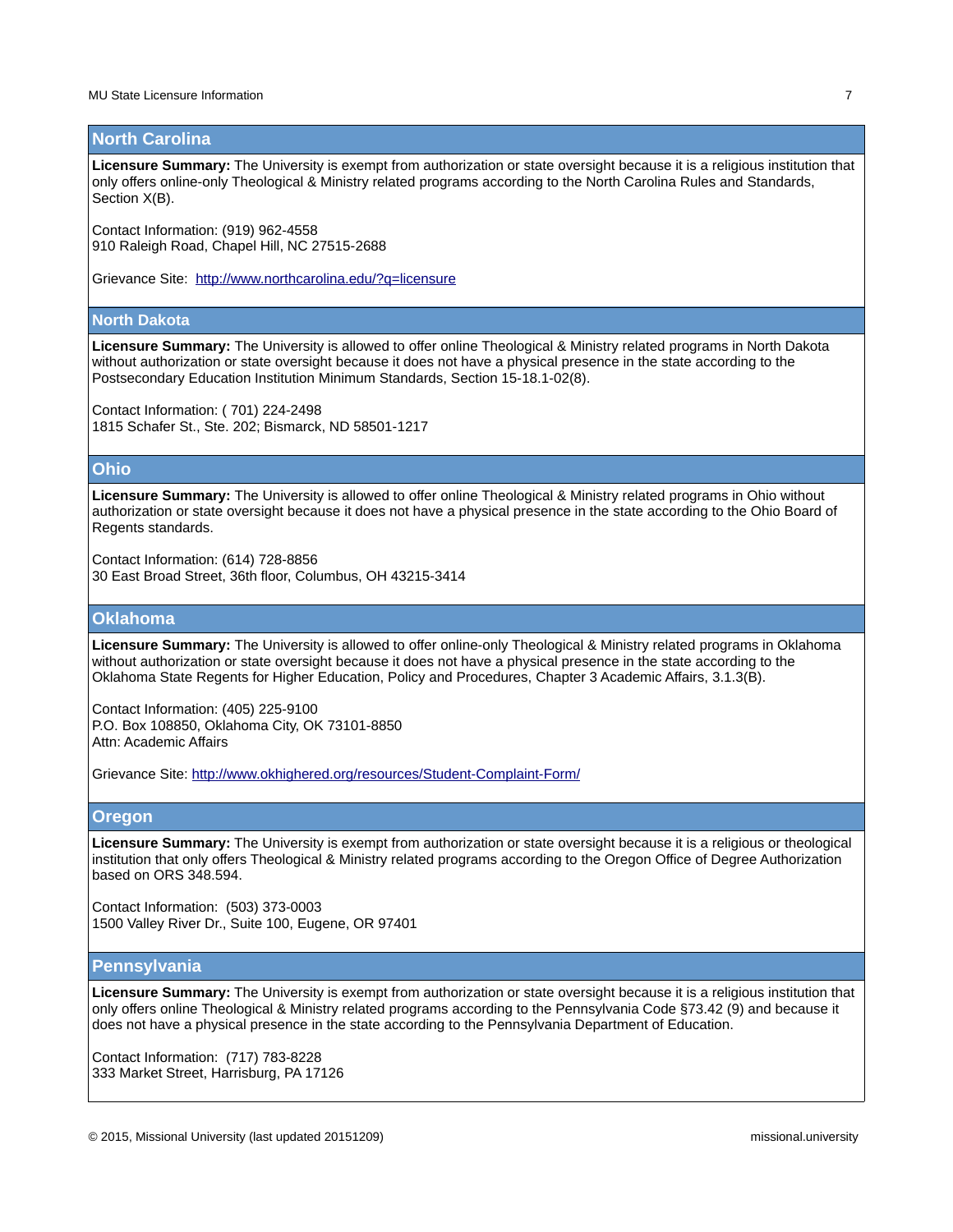#### **Rhode Island**

**Licensure Summary:** The University is allowed to offer Theological & Ministry related programs in Rhode Island without authorization or state oversight because it does not have a physical presence in the state and engages in no activities that would be in violation of the Policy on Distance Learning adopted by the Board of Governors on Higher Education.

Contact Information: (401) 456-6000

80 Washington Street, Shepard Bldg. Suite 524, Providence, RI 02903

Grievance Site: <http://www.ribghe.org/8a1031912.pdf>

## **South Carolina**

**Licensure Summary:** The University is exempt from authorization or state oversight in South Carolina because it is a religious or theological institution that only offers Theological & Ministry related programs according to South Carolina Code of Laws, section 59-58-30(4).

Contact Information: (803) 737-2260 1122 Lady Street, Suite 300, Columbia, SC 29201

Grievance Site: http://www.che.sc.gov/Portals/0/CHE\_Docs/academicaffairs/license/complaint\_procedures\_and\_form.pdf

#### **South Dakota**

**Licensure Summary:** The University is exempt from authorization or state oversight because it is a religious or theological institution that only offers online Theological & Ministry related programs according to the South Dakota Codified Law, 13- 48-41(3). It is also exempt from oversight because it does not have a physical presence in the state and engages in no activities that would be in violation of South Dakota Codified Law, 13-48-43.

Contact Information: (605) 773-3537 500 East Capitol Avenue, Pierre, SD 57501-5070

#### **Tennessee**

**Licensure Summary:** The University is allowed to offer online Theological & Ministry related programs in Tennessee without authorization or state oversight because it does not have a physical presence in the state under the Rules of the Tennessee Higher Education Commission, Rule 15-01-02.03(1)(ii).

Contact Information: (615) 741-5293 404 James Robertson Parkway, Suite 1900, Nashville, TN 37243-0830

Grievance Site: http://www.tn.gov/thec/Divisions/LRA/PostsecondaryAuth/Complaint Form.rtf

#### **Texas**

**Licensure Summary:** The University is exempt from authorization or state oversight because it is a religious or theological institution that only offers Theological & Ministry related programs according to the Texas Administrative Code, 7.9 and 7.14(2)(B). The University is also allowed to offer online-only Theological & Ministry related programs in Texas without authorization or state oversight because it does not have a physical presence in the state according to the Texas Administrative Code, 7.3(32).

Contact Information: (512) 427-6528 P.O. Box 12788, Austin, TX 78711

Grievance Site: http://www.thecb.state.tx.us/index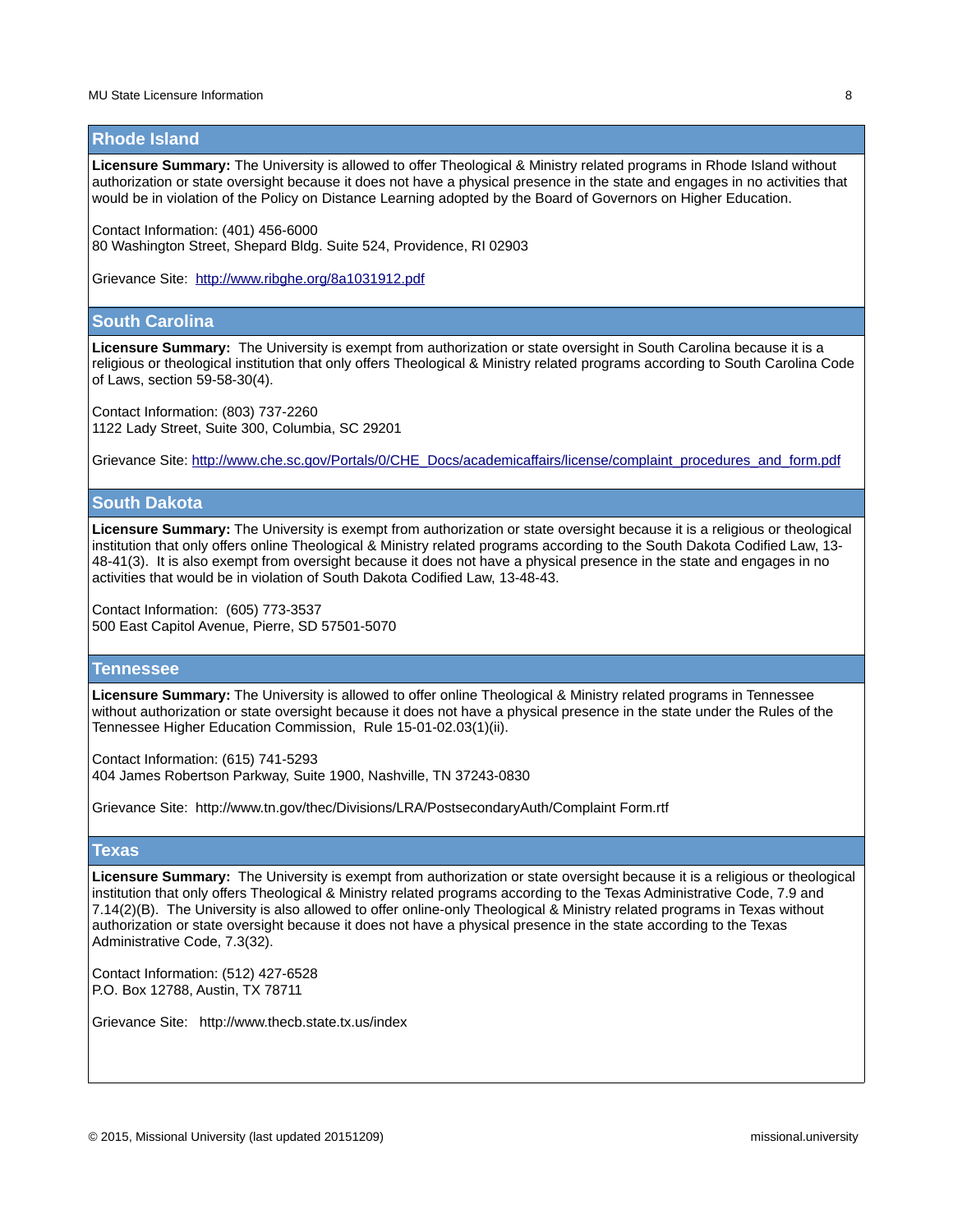#### **Utah**

**Licensure Summary:** The University is exempt from authorization or state oversight because it is a religious or theological institution that only offers Theological & Ministry related programs according to Utah Code 13-34-105(1)(d)(ii).

Contact Information: (800) 530-6601

160 East 300 South, 2nd Floor, P.O. Box 146704,Salt Lake City, Utah 84114-6704

Grievance Site: <http://consumerprotection.utah.gov/complaints/index.html>

#### **Vermont**

**Licensure Summary:** The University is allowed to offer online Theological & Ministry related programs in Vermont without authorization or state oversight because it does not have a physical presence in the state nor does it engage any activity that would be deemed "physical presence" as defined by the Vermont Department of Education.

Contact Information: (802) 828-3135 120 State Street, Montpelier, VT 05620-2501

Grievance Site: [http://education.vermont.gov/documents/EDU-Complaint\\_Resolution](http://education.vermont.gov/documents/EDU-Complaint_Resolution) 

#### **Virginia**

**Licensure Summary:** The University is exempt from authorization or state oversight because it is a religious or theological institution that only offers Theological & Ministry related programs according to the Virginia Administrative Code, 8VAC40- 31-50. Since the university is 100% online, it is allowed to offer Theological & Ministry related programs in Virginia without authorization or state oversight because it does not have a physical presence in the state and engages in no activities that would be defined as physical presence by the Virginia State Council on Higher Education.

Contact Information: (804) 371-2285 101 N. 14th Street, 10th Floor, Richmond, VA 23219

# **Washington**

**Licensure Summary:** The University is exempt from authorization or state oversight because it is a religious or theological institution that only offers online Theological & Ministry related programs, according to the Revised Code of Washington, RCW28C.10.030 and the Washington Administrative Code, WAC250-61-060(8). It is also exempt from authorization or state oversight in Washington because it does not have a physical presence in the state and is not engaged in any activity that would be considered physical presence by the Washington Student Achievement Council.

Contact Information: (360) 753-7869 917 Lakeridge Way SW, Olympia, WA 98502

# **West Virginia**

Licensure Summary: The University is allowed to offer Theological & Ministry related programs in West Virginia without authorization or state oversight because it does not have a physical presence in the state and does not engage in any activity that would be in violation of the Legislative Rule of the West Virginia Higher Education Policy Commission, Title 133- 20-3(3.11).

Contact Information: (304) 558-2102 1018 Kanawha Blvd. East, Charleston, WV

Grievance Site:<http://www.wvhepc.com/inside-the-commission/offices-and-affiliates/legal/>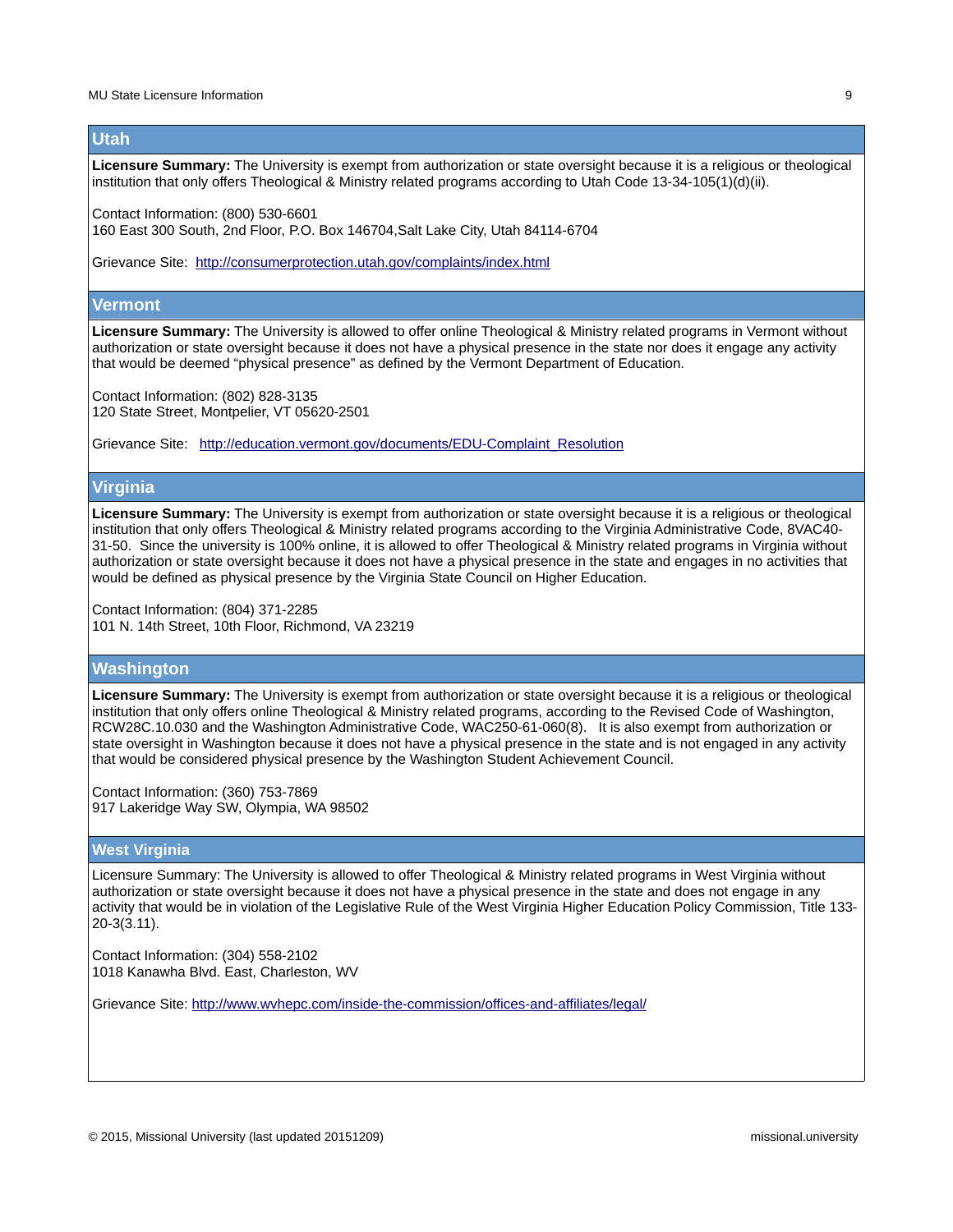#### **Wisconsin**

**Licensure Summary:** The University is exempt from authorization or state oversight because it is a religious or theological institution that only offers Theological & Ministry related programs according to the Wisconsin Statutes 38.50.(1)(e)(3).

Contact: (608) 267-7733 431 Charmany Drive, Suite 102, Madison, WI 53719

# **U.S. Territories**

**American Samoa**

The Missional University has sent a regulatory compliance inquiry to the territory.

**Commonwealth of the Northern Marianas Islands**

The Missional University has sent a regulatory compliance inquiry to the territory.

# **District of Columbia**

The Missional University is not required to be licensed by the District of Columbia Education Licensure Commission because the Missional University is chartered outside the District of Columbia and does not operate within the District as described in the Code of the District of Columbia, 38-1310(6) and 38-1302(11).

Contact: (202) 727-6436 810 1<sup>st</sup> Street NE, 9<sup>th</sup> Floor, Washington, DC 2002

#### **Federated States of Micronesia**

The Federated States of Micronesia (FSM) has no regulations, policies, or laws that restrict US institutions providing distance education to citizens of FSM.

#### **Guam**

The Missional University has sent a regulatory compliance inquiry to the territory.

#### **Puerto Rico**

Licensure Summary: The University is exempt from authorization or oversight because it is a religious or theological institution that only offers Theological & Ministry related programs as described in PR Law 82, July 19, 1955. Since the university is 100% online, it is allowed to offer Theological & Ministry related programs in Puerto Rico without authorization or oversight because it does not have a physical presence in the territory and engages in no activities that would be defined as physical presence by the Puerto Rico Council on Education.

Contact: (787) 641-7100 Ave. Ponce de Leon 268, Edificio Hato Rey Center Piso 15, Hato Rey, PR 00918